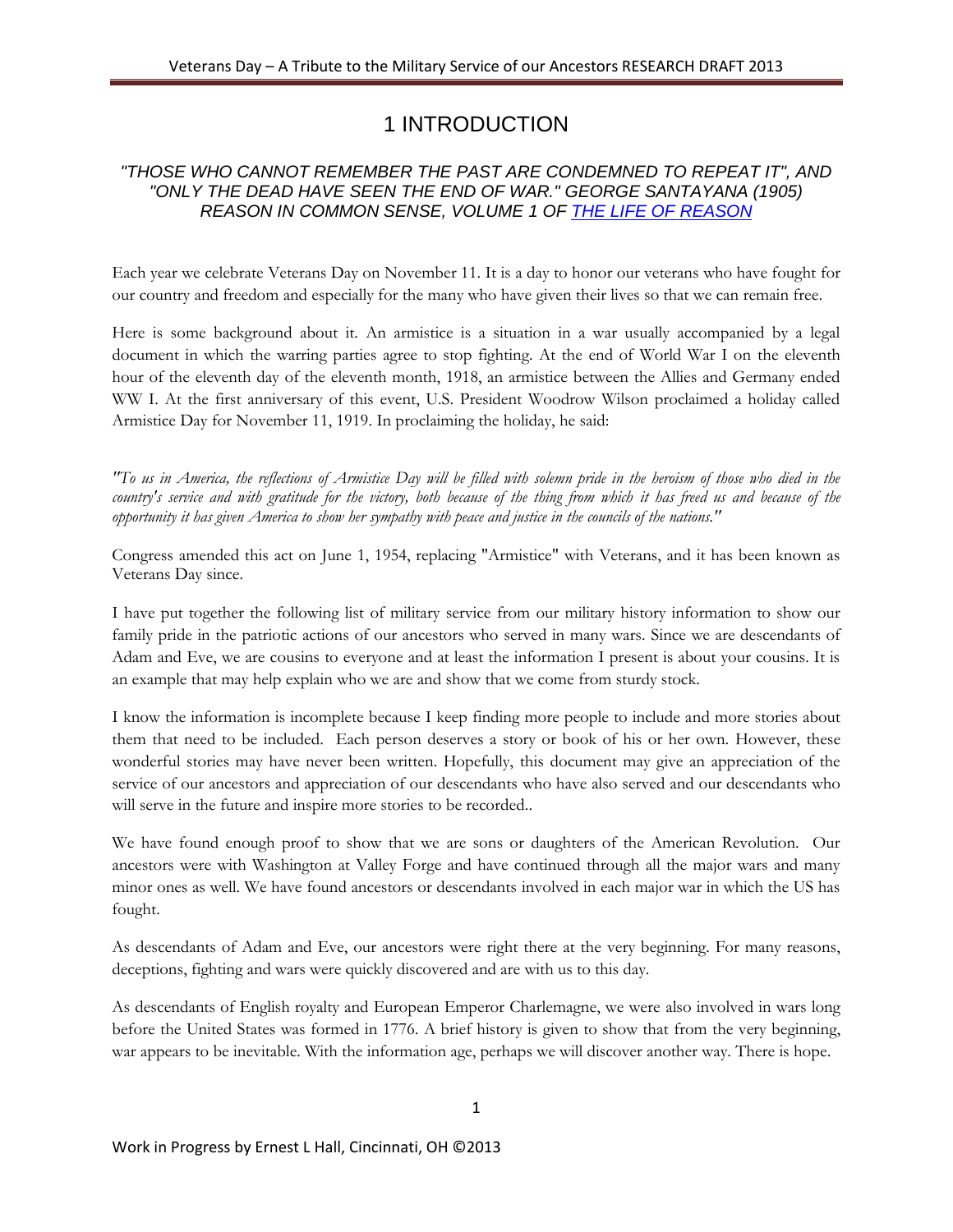Our ancestors military rank varies from Private and Sergeant to Lieutenant and Colonel to General, they served on both sides of the Civil War, union and confederate, have won medals including the Medal of Honor, Silver Star and Purple Heart. Our Medal of Honor winner was the first female to be honored in this manner. Dr. Mary Edwards Walker was honored for her heroism as a prisoner of war. Several other ancestors were prisoners of war some at Andersonville. Some went into politics after their military service. General John Tipton became a Senator from Indiana.

The main genealogical information sources are from the Hall Family Tree, Glass Family Tree, Tipton Family Tree and Ida Mae Tipton Family Tree. If you see any errors or omissions, please send me a note at Ernie.Hall@uc.edu and I will correct it for the next edition. Also, let me know if you have any problems viewing the Ancestry web pages. It is a little tricky to use but I am happy to help. It also has ways to modify and add information. I am constantly tracking down new leaves to our ancestors.

Many veterans do not talk about their war experiences. My father never told me his stories. However, they were bad enough for him to sleep with one eye open all the rest of his life. I was, however, left his Silver Star and citation. My research now indicates that he was in the Normandy invasion and was instrumental in liberating the city of Dortmund, Germany. I have included some of the history of the holocaust that happened there. If we ever doubt that belief in propaganda and blind obedience to our government is dangerous, we should reread this section about euthanasia. Never before had any government designed factories to systematically kill human beings including more than six million Jews.

My namesake, my uncle, Ervin Earnest Hall, also could not tell me his story. My grandmother told me that he was killed on Luzon in WWII. I have included some of the history of the Pacific war to understand why and where he was killed. The use of the first atomic bombs on the cities of Hiroshima and Nagasaki did kill hundreds of thousands but saved millions of our soldiers, sailors, and marines who would have had to take over the Japanese mainland if Japan had not surrendered unconditionally.

I am continually astounded by the information I find by talking to relatives directly or on Ancestry.com, Wikipedia and other search engines. I have quoted and credited the sources so that the reader can quickly verify the information and expand the presentation. This work is not a final word but rather an opportunity to call your attention to some historical facts about our ancestors. Please send me any information you would like included.

I am confident that you will be able to find much more information and I encourage you to continue our family history. I don't think it will ever be totally finished. Perhaps that is what makes genealogy so popular.

We have found many European ancestors and may think we are European- Americans. Here is an excellent statement from Teddy Roosevelt that makes good sense to me.

## **Letter to the American Defense Society (1919)**

Letter by then former president Roosevelt (3 January 1919) to Charles Steward Davison, Chairman of the Board of Trustees of the American Defense Society

 *In the first place we should insist that if the immigrant who comes here in good faith becomes an American and assimilates himself to us, he shall be treated on an exact equality with everyone else, for it is an outrage to discriminate against any such man because of creed, or birthplace, or origin. But this is predicated upon the man's becoming in very fact an American, and nothing but an American. If he tries to keep segregated with men of his own origin and*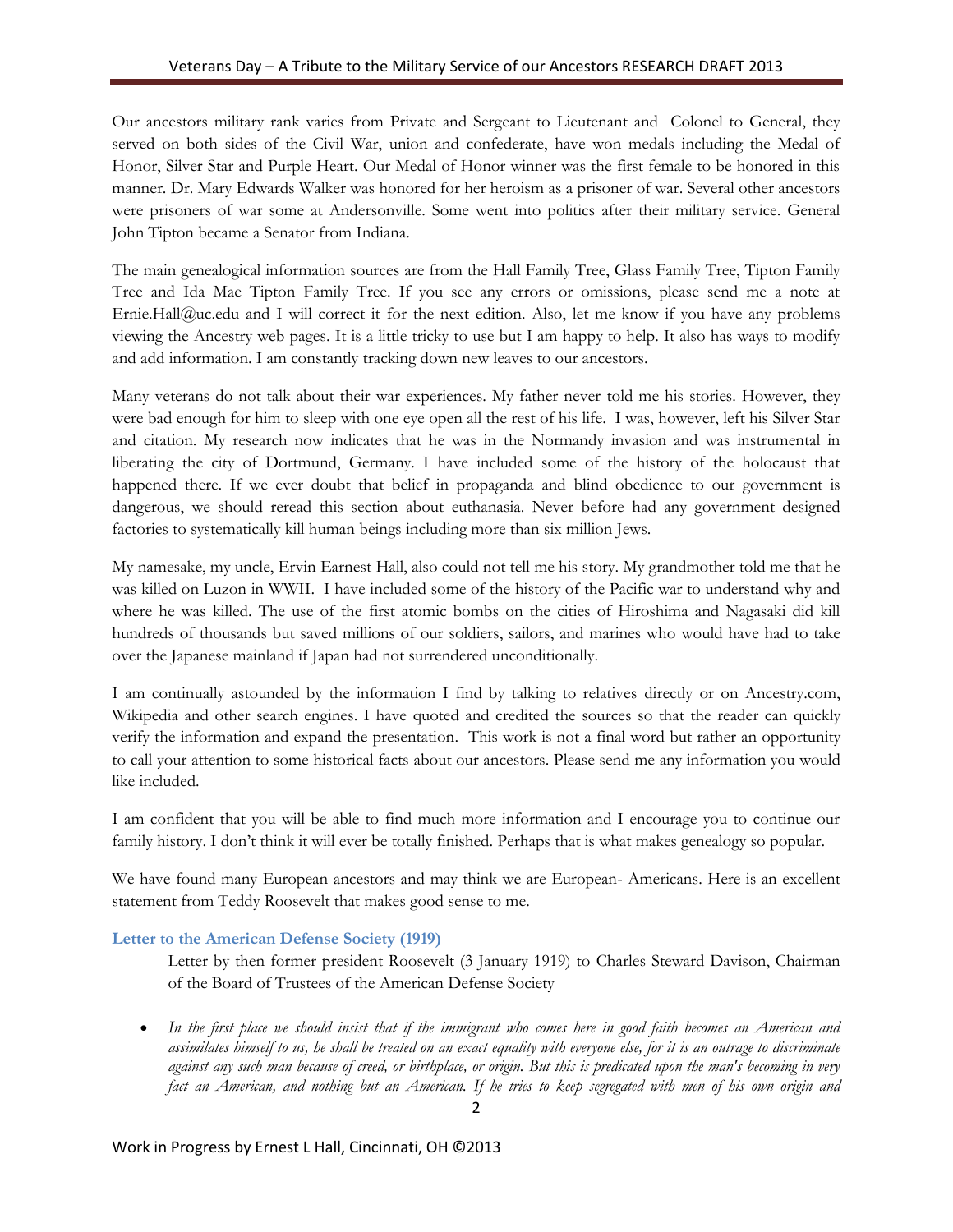*separated from the rest of America, then he isn't doing his part as an American. There can be no divided allegiance here. Any man who says he is an American, but something else also, isn't an American at all. We have room for but one flag, the American flag, and this excludes the red flag, which symbolizes all wars against liberty and civilization, just as much as it excludes any foreign flag of a nation to which we are hostile. We have room for but one language here,*  and that is the English language, for we intend to see that the crucible turns our people out as Americans, of American *nationality, and not as dwellers in a polyglot boarding-house; and we have room for but one soul loyalty, and that is loyalty to the American people.*

We are Americans and proud of it!

A song that epitomizes our military involvement is Billy Joel's song that says

*"We didn't start the fire It was always burning Since the world's been turning We didn't start the fire No we didn't light it But we tried to fight it"*

<http://www.metrolyrics.com/we-didnt-start-the-fire-lyrics-billy-joel.html>

An excellent video of this song is given at:

http://www.teachertube.com/members/viewVideo.php?video\_id=1465&title=We\_Didn\_t\_Start\_the\_Fire

Chapter 2 sets the stage for the formation of our United States heritage by describing some of the military activities of our ancestors before the US was formed. One notable ancestor during this period was Charlemagne. However, there were many more as you will see. Our Hall family tree starts with Adam and Eve, 105 generations ago.

Chapter 3 describes the history of the invasion of Jamaica in 1655. This transition place was the stepping stone for our Tipton and other ancestors as they moved or were moved from England, Scotland and Ireland to the new world. They arrived in the new world before the formation of the United States of America.

Chapter 4 presents a brief history of the Revolutionary War. This war was the foundation of our nation and our Declaration of Independence and Constitution are the basis of our society today. The idea that we were endowed by our creator with certain inalienable rights, life, liberty and the pursuit of happiness is the foundation cornerstone of our American way of life. That we will go to war and fight to maintain this way of life should be clear. We have done it time and again.

Chapter 5 describes the Lewis and Clark Expedition and the westward expansion of our nation. Our Glass ancestor Squire Boone and his brother Daniel Boone had many exciting adventures during this time.

Chapter 6 describes the War of 1812. This war was against the British who sought to control the Midwest from Canada to New Orleans. The British enlisted the aid of Indians who were defeated in Indiana at the Battle of Tippecanoe. John Tipton was a young hero in this battle. The book Life of General John Tipton details these events and activities. The British did take over Washington, D.C. and burn the Capital building but lost the Battle of New Orleans to General Andrew Jackson and several of our ancestors.

Chapter 7 describes the Mexican War of 1846. At the end of the Mexican-American War, the United States forced the Mexican government, under the terms of the "Treaty of Guadalupe Hidalgo," to give up the Mexican territories of Alta California (now the state of California) and Santa Fe de Nuevo México (parts of west Texas, New Mexico, Arizona, Utah and Nevada). The Rio Grande became the official boundary between Texas and Mexico. Mexico was forced to forever drop all claims to Texas and California and all of the land between them.

Chapter 8 describes the Blackhawk Indian War 1831-32. General John Tipton fought in this war and later became Senator from Indiana. This war was a conflict between the United States and Native Americans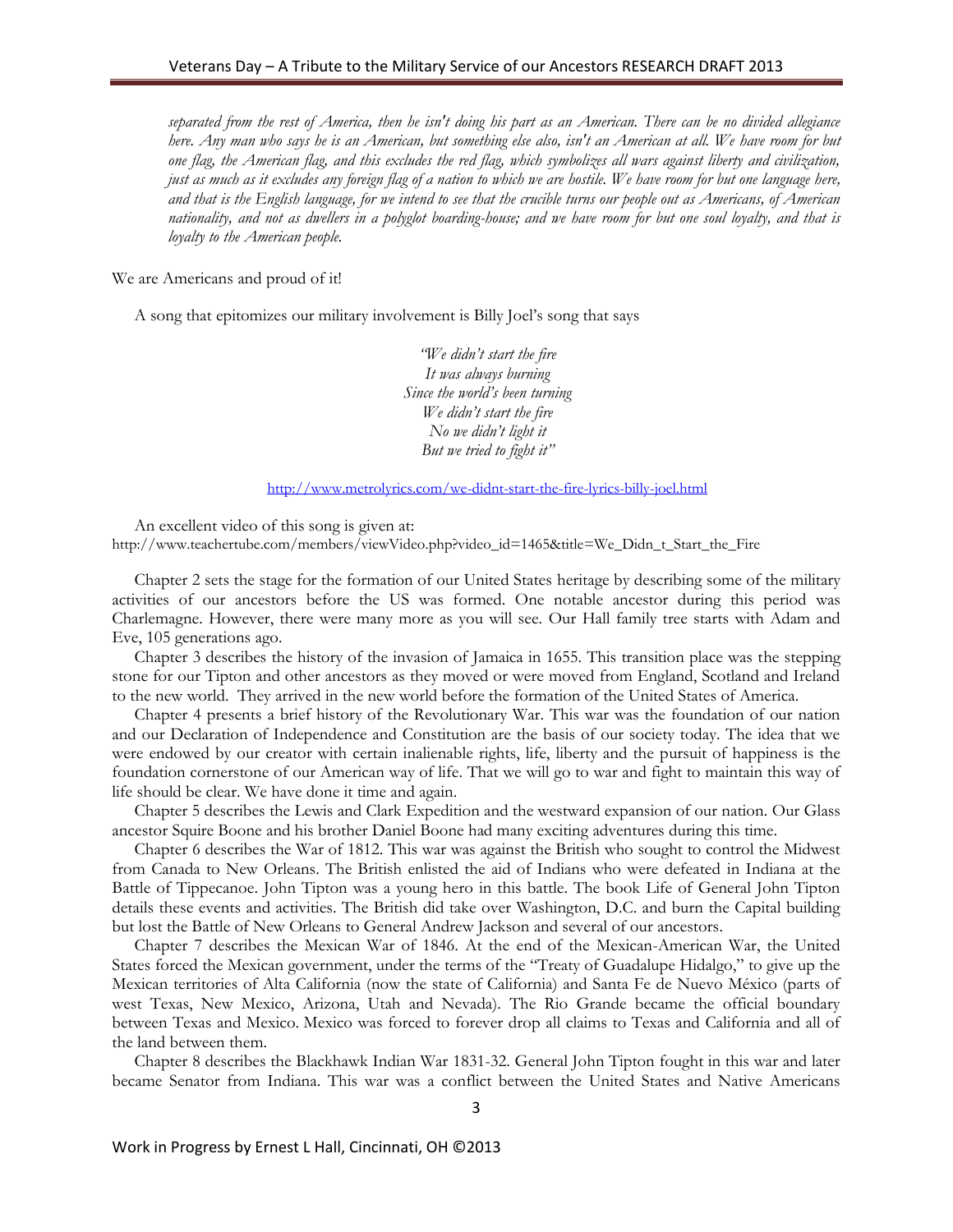headed by Black Hawk, a Sauk leader. The war erupted soon after Black Hawk and a group of Sauks, Meskwakis, and Kickapoo's known as the "British Band" crossed the Mississippi River into the U.S. state of Illinois in April 1832. Black Hawk's motives were ambiguous, but he was apparently hoping to avoid bloodshed while resettling on land that had been ceded to the United States in a disputed 1804 treaty.

Chapter 9 presents the great Civil War. Our ancestors lived and fought on both sides. This terrible conflict resulted in the retention of a unified nation and an end to the practice of slavery in the United States. The issues that led to war were resolved only in the Reconstruction Era that followed the restoration of the Union and some are still being resolved today.

Chapter 10 describes World War I. This war was to end all wars was actually the precursor to the greatest war. It was also the beginning of the use of military air power. The use of trench warfare and of chemical weapons such as mustard gas was abandoned after this war.

Chapter 11 describes the greatest war, World War II, in which sixty million soldiers and civilians were killed, thousands of tanks were used in ground battles, thousands of air craft in air battles and finally two atomic bombs were used to end our war with Japan. It was hoped that the unconditional surrenders demanded of Japan and Germany would deter dictators from territorial expansion.

Chapter 12 covers the Korean War. The Korean War (25 June 1950 – armistice signed 27 July 1953<sup>[28]</sup>) was a conventional war between South Korea, supported by the United Nations, and North Korea, supported by the People's Republic of China (PRC), with military material aid from the Soviet Union. The war was a result of the physical division of Korea by an agreement of the victorious Allies at the conclusion of the Pacific War at the end of World War II.

Chapter 13 describes the Vietnam War 1 November 1955-30 April 1975. The Vietnam War was a military conflict that occurred in Vietnam, Laos and Cambodia and ended with the fall of Saigon. This was during the during the Cold War-era and there was great concern that communism would take over the world. This war followed the First Indochina war that was fought between North Vietnam and its communist allies, and the government of South Vietnam, supported by the United States and other anti-communist countries. The U.S. and South Vietnamese forces relied on helicopters and air superiority and overwhelming firepower to conduct search and destroy operations, involving coordinated ground forces, artillery and airstrikes.

Chapter 14 describes the first Gulf War. The Persian Gulf War (2 August 1990 – 28 February 1991), codenamed Operation Desert Storm (17 January 1991 – 28 February 1991) is also commonly referred to as simply the Gulf War or Operation Iraqi Freedom, was a war waged by a UN-authorized coalition forces from 34 nations led by the United States, against Iraq in response to Iraq's invasion and annexation of Kuwait. The war was marked by the beginning of live news on the front lines of the fight and earned the nickname *Video Game War* after the daily broadcast images on board the American bombers.

Chapter 15 describes the second war in Iraq. The Iraq War was a conflict triggered many say by the terrorist attack of the World Trade Center in New York, Washington D.C. and Pennsylvania on September 11, 2001 in which nearly 3000 civilians lost their lives. This preceded an invasion of Iraq by the United States and the United Kingdom from March 20, 2003 to December 18, 2011, though violence and occupation continued even after troops were withdrawn in 2011.

Chapter 16 describes the War in Afghanistan. This war began on October 7, 2001 and is still ongoing. The armed forces of the United States and the United Kingdom, and the Afghan United Front (Northern Alliance), launched Operation Enduring Freedom in response to the September 11, 2001 attacks on the United States. The United States identified members of al-Qaeda, an organization based in, operating out of and allied with the Taliban's Islamic Emirate of Afghanistan, as the perpetrators of the attacks. The stated goal was dismantling the al-Qaeda terrorist organization and ending its use of Afghanistan as a base. The United States also said that it would remove the Taliban regime from power and create a viable democratic state. The al-Qaeda, a global militant Islamist organization founded by Osama bin Laden, trained terrorists that included suicide bombers and Jihadists.<http://en.wikipedia.org/wiki/Al-Qaeda>

When did wars begin? We now have about 12000 years of documented history since the New Stone Age, Neolithic period, and many more of undocumented history. During the Neolithic period we produced more food than we needed. This also gave people the opportunity to develop armies and participate in wars.